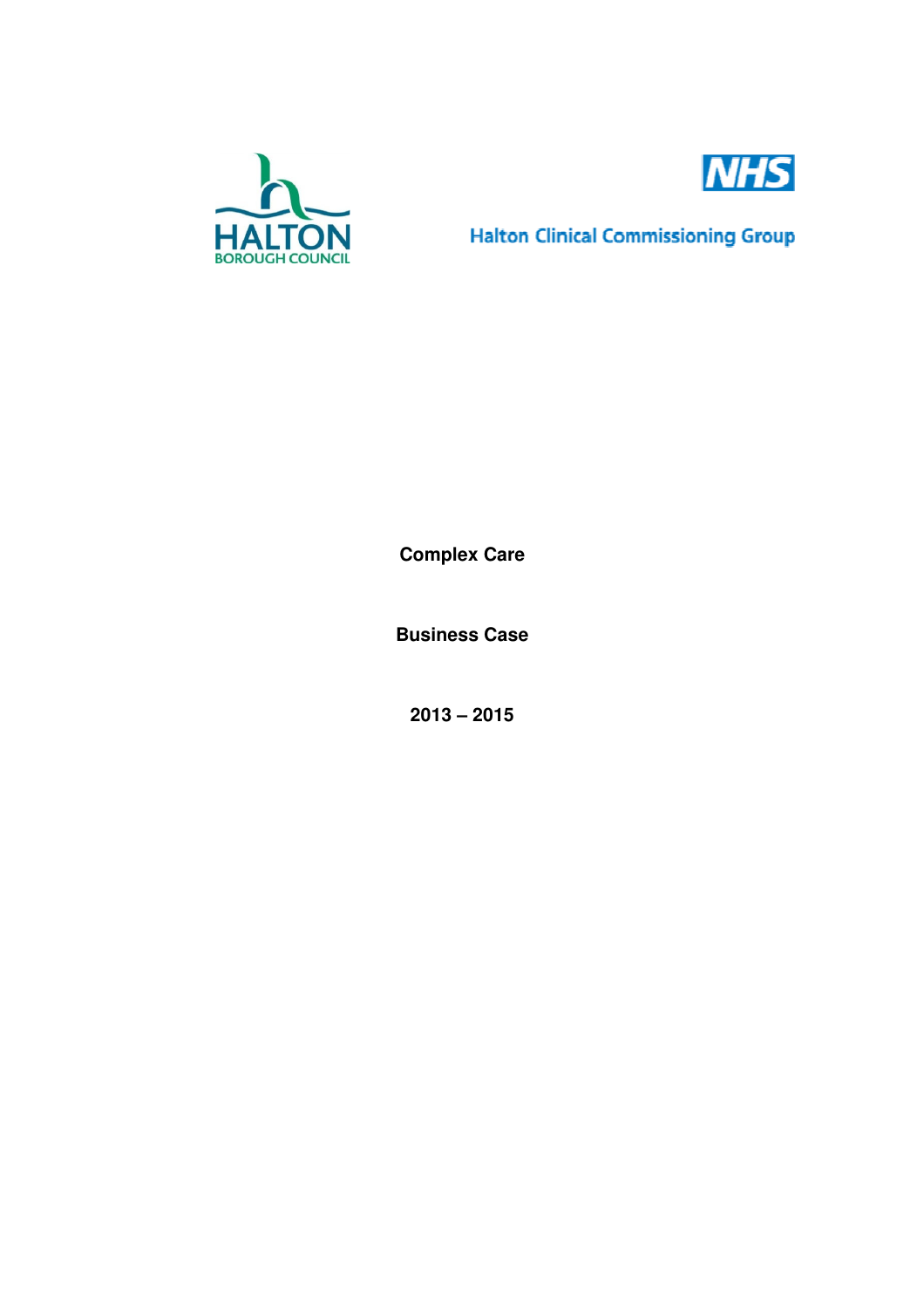# **CONTENTS**

| <b>Section</b> | <b>Title</b>                                      | Page |
|----------------|---------------------------------------------------|------|
|                |                                                   |      |
| 1.             | Introduction                                      | 3    |
|                |                                                   |      |
| 2.             | Context                                           | 4    |
|                | 2.1 National Context                              | 4    |
|                | 2.2 Local Context                                 | 5    |
|                | 2.2.1 Population                                  | 6    |
|                | 2.2.2 Deprivation (Index of Multiple Deprivation) |      |
|                | 2.2.3 Health Profile                              | 8    |
|                |                                                   |      |
| 3.             | <b>Associated Pathways</b>                        | 9    |
|                | 3.1 Current Pathway                               | 9    |
|                | 3.2 Proposed Pathway                              | 10   |
|                | 3.2.1 Commissioning/Monitoring Arrangements       | 12   |
|                | 3.2.2 Governance Arrangements                     | 12   |
|                | 3.2.3 Performance Management Arrangements         | 14   |
|                |                                                   |      |
| 4.             | Finance                                           | 15   |
|                |                                                   |      |
| 5.             | Conclusion                                        | 16   |
|                |                                                   |      |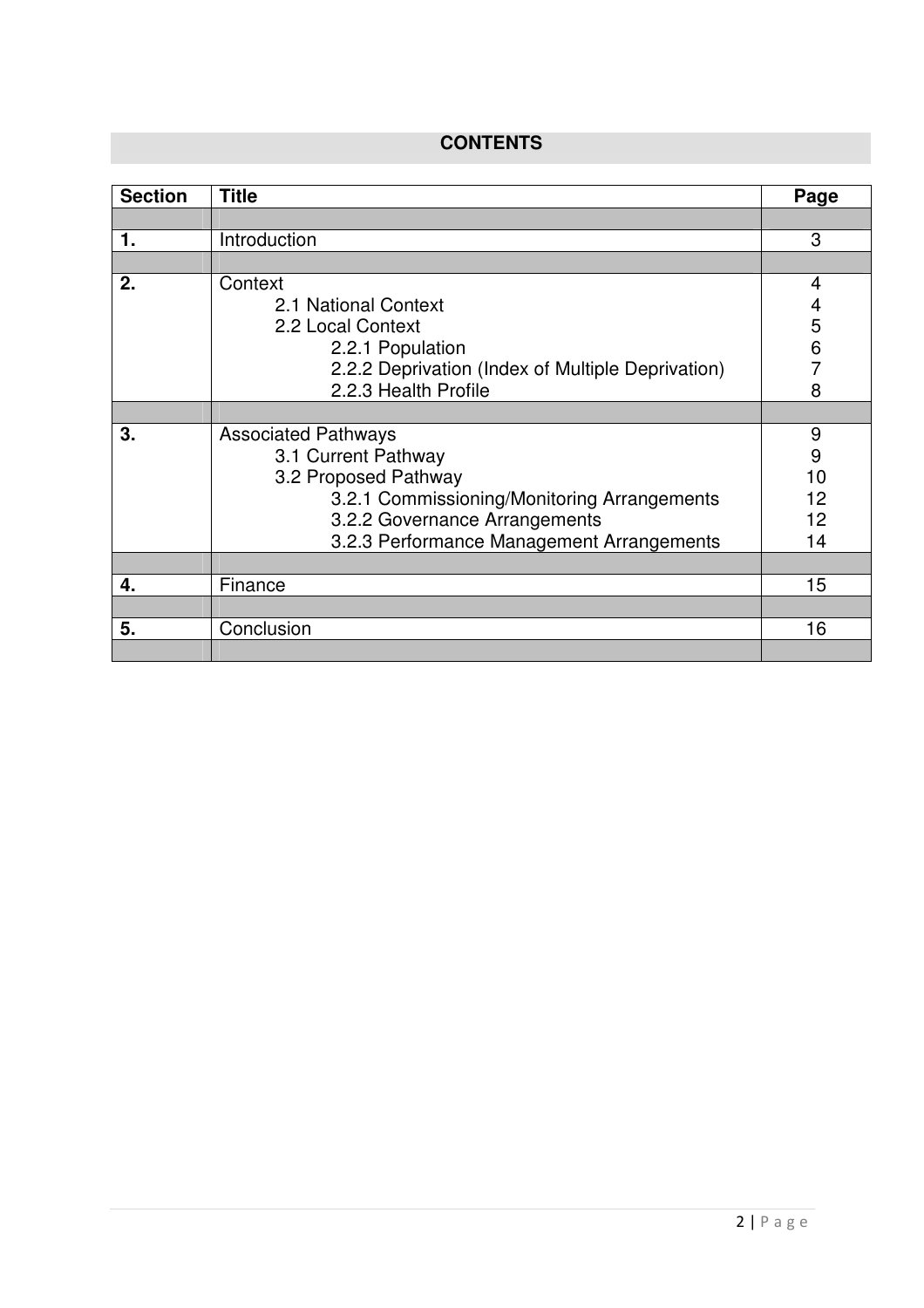### **1. Introduction**

There are increasing challenges for the Health and Social Care economy within Halton to be able to respond effectively to people's needs and provide high quality services within limited and reducing resources. Therefore we need to examine how we can do things differently to not only ensure value for money, but ensure that they are affordable.

Recent experiences in Halton in relation to funding for people with complex needs have challenged the local system in responding in a person centred way to a person's needs and offer value for money in delivering high quality health and social care.

The outcomes and discussions within this process indicated a number of areas of learning for both the Local Authority (LA) and Halton's Clinical Commissioning Group (HCCG).

These areas centred on the need to improve joint working between health and social care partners, and have provided us with the opportunity to reconsider our approach to supporting people with complex needs in Halton and the opportunities that could be realised by adopting an integrated model of working.

The aim of this Business Case is therefore to outline the mechanisms of how pooling health, social care resources and the alignment of systems will not only improve effective and efficient joint working, but more importantly improve the pathways, speed up discharge processes, transform patient/care satisfaction and set the scene for the future sustainability of meeting the current and future needs of people with complex needs.

In summary this paper underpins:

- A real belief that a closer working relationship can deliver positive health and social care outcomes for individuals within Halton;
- The financial challenges facing both health and social care are significant. Growth in public sector expenditure will be constrained for several years to come and hence there is a responsibility to secure efficiencies and drive service improvement;
- The need to look beyond traditional boundaries and assess ways of doing things differently;
- The need to retain the local links to influence the future shape of health and social continuing care within Halton; and
- The need to ensure we respond to the challenge within the recommendations of the Winterbourne review.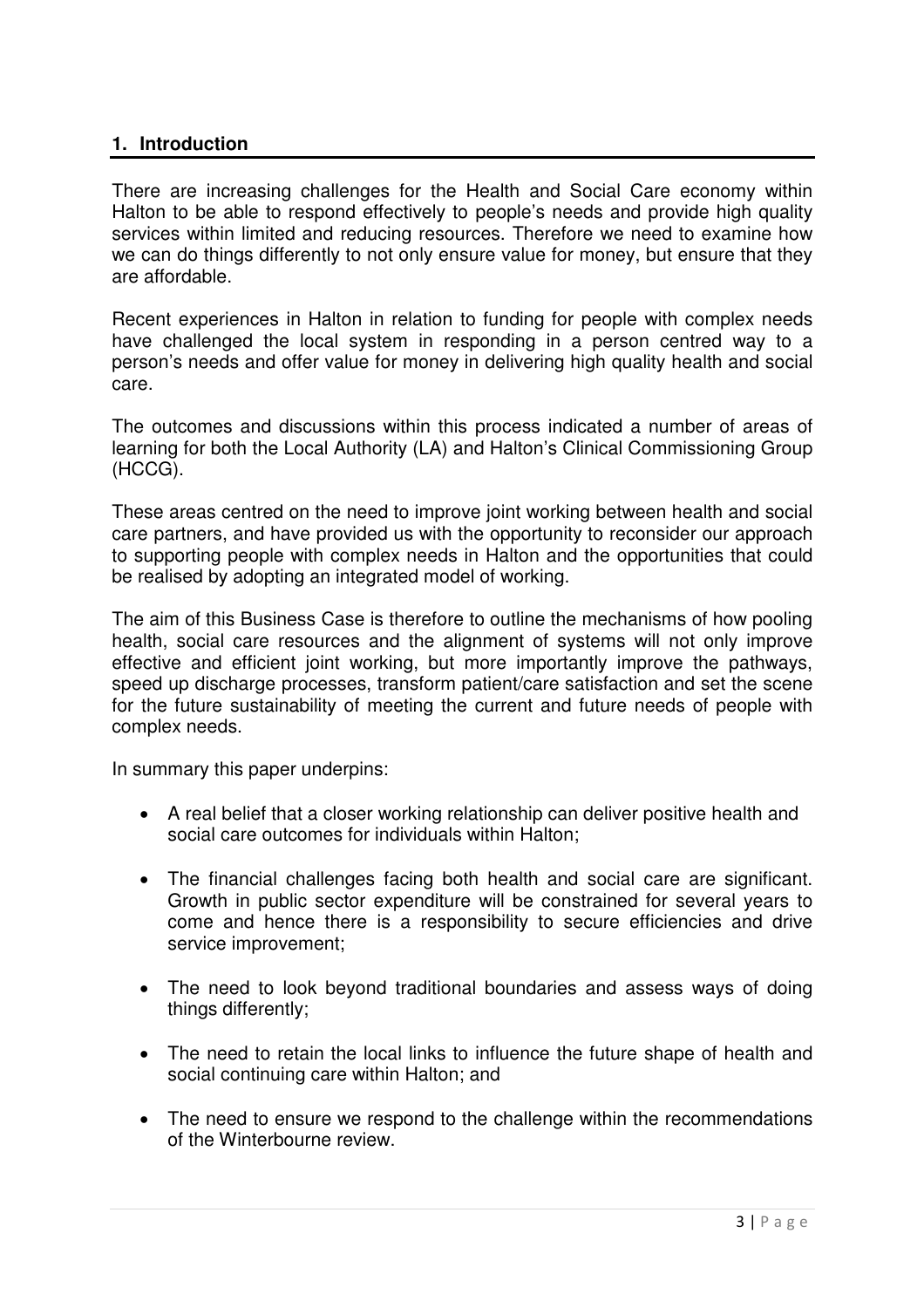### **2. Context**

#### **2.1 National Context**

Delivering Health and well-being improvements for people with complex needs is challenging, it isn't just about treating illness; it's about delivering personalised, responsive, holistic care. There are huge benefits for everyone in getting it right - for the NHS, local authorities, the third sector and most of all the people who use our services. It is therefore crucial to plan and ensure the efficient and effective use of health and social care resources.

There has been much research and evolving national policy supporting the move to personalised care and the closer working together of Health and Social Care Services to improve the flexibility of organisations in respect of the use of their resources, responsiveness, innovation etc. to enable organisations to offer improved services to people.

#### Most recently this has involved the publication of **Caring for our Future: Reforming Care and Support (2012) White Paper** and the **Draft Care and Support Bill (2012).**

The White Paper outlines an emphasis on organisations working together to provide high quality, integrated services built around the needs of individuals. The aim is to enable local areas to transform their services and to deliver better integrated care that not only saves money across the two systems, for example by supporting people to maintain their independence in the community for as long as possible, but achieves better outcomes for individuals.

The draft Bill published will provide the enabling legislation for the reforms in the White Paper, for example it sets out a duty on the LA to promote the integration of services, along similar lines to the duty on the local NHS already enacted by the **Health and Social Care Act (2012).** In addition, it will provide for future duties of cooperation which encourage local partners to work together to improve the wellbeing of local people.

These are not the only drivers for integration/change; others include the current **financial climate.** 

Both the NHS and LAs need to make significant budget savings over the next 3 years. In addition to LAs expected reduction in spending (by 6.5% on average), the NHS needs to make up to £20 billion of efficiency savings by 2015 under the Department Of Health's Quality, Innovation, Productivity and Prevention initiative (QIPP).

These financial pressures will have a significant impact at the same time as the NHS and LAs face transformation and demand for health and social care services rises.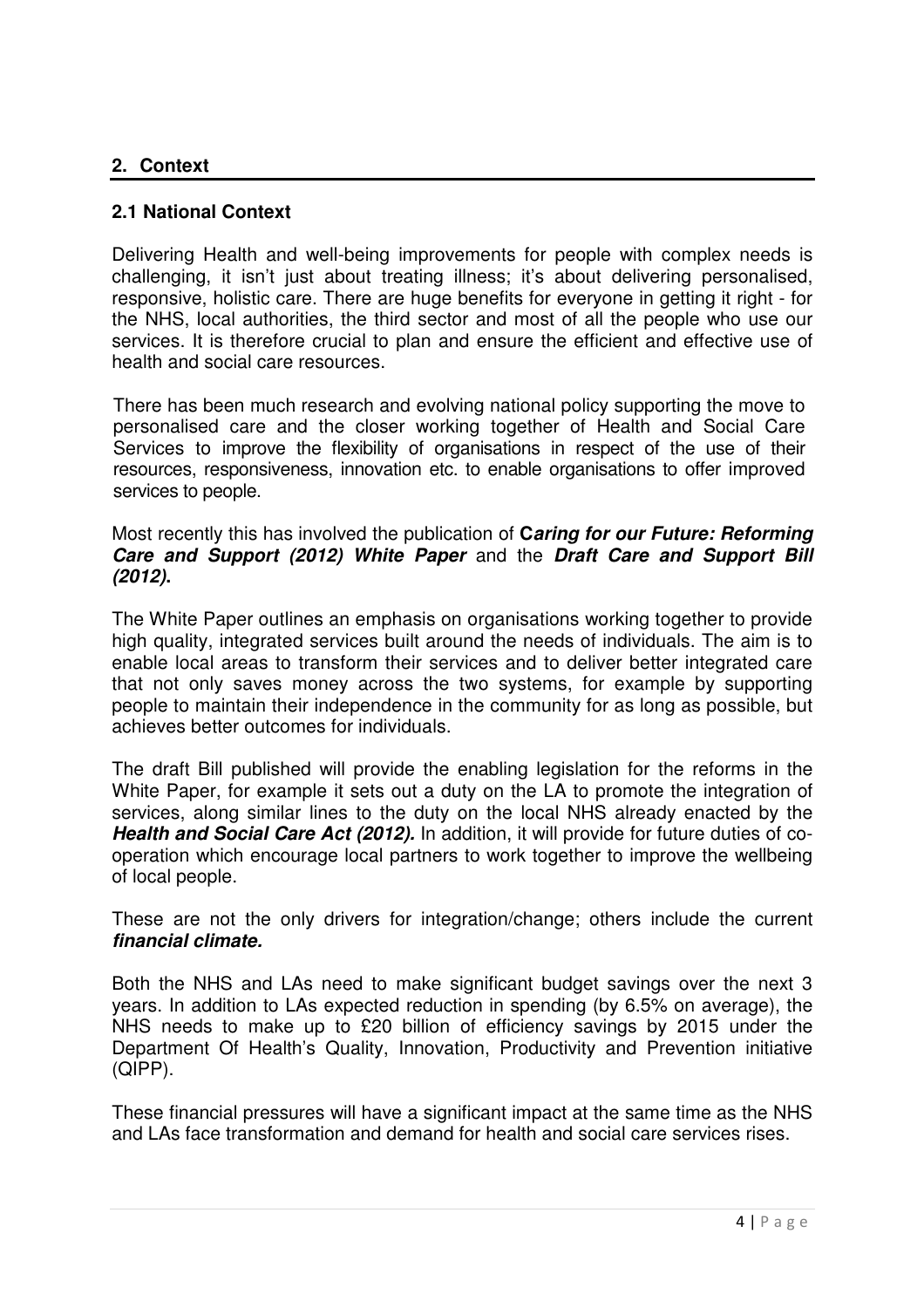As challenging financial constraints increase there is a danger that local systems will focus solely on their own organisations when identifying efficiencies, without the recognition that changes to one part of the system will have an impact on all other parts of the system.

Recent national events such as **Winterbourne View** also support the case for working together more closely.

An interim report completed by the Department of Health, following the Care Quality Commission's inspections of 150 hospitals and care homes for people with learning disabilities, has recommended a number of changes to the way we commission and provide services. Although the report is focussed on services provided to people with a learning disability it is also of relevance to all services commissioned and provided for people with a range of complex needs.

"…we must be taking action at a national and local level to support commissioners to redesign services towards the personalised model we expect, to commission for quality and outcomes and to improve the quality and safety of services."

The concept of working together/integrating services isn't new and has a long history. For example the **NHS Act 2006** introduced 'Health Act Flexibilities', which aim to foster partnerships between health and social care agencies and to bring down the barriers between health and social care. The use of these flexibilities enable partners to join together in designing and delivering services around the needs of users, rather than worrying about the boundaries of their organisations.

There is also range of evidence supporting integration, some of which is outlined in the **King's Fund and the Nuffield Trust (2011) - The Evidence Base for Integrated Care** paper, which not only outlines the range of evidence supporting the integration of care and the factors that need to be considered, but clearly outlines that 'Integration without care co-ordination cannot lead to integrated care'.

# **2.2 Local Context**

As national reforms continue to take shape, work has already taken place locally to look more strategically at improving models for integrated working and this vision has been captured within the **Framework for Integrated Commissioning in Halton (2012).** The Framework outlines the current strategic landscape of commissioning across Halton and explores national good practice and has translated this into an action plan. Research from this work demonstrated the areas with stronger alliances and evidence of efficient systems where the areas with pooled financial arrangements.

The Framework has been agreed by Halton's Shadow Health and Wellbeing Board (18.7.12), and both HBC (4.7.12) and the CCG's appropriate governance bodies (20.9.12).

In support of the implementation of the Framework work is currently progressing in respect of the development of a Section 75 Partnership Agreement between Halton CCG and LA which will provide robust arrangements within which Partners will be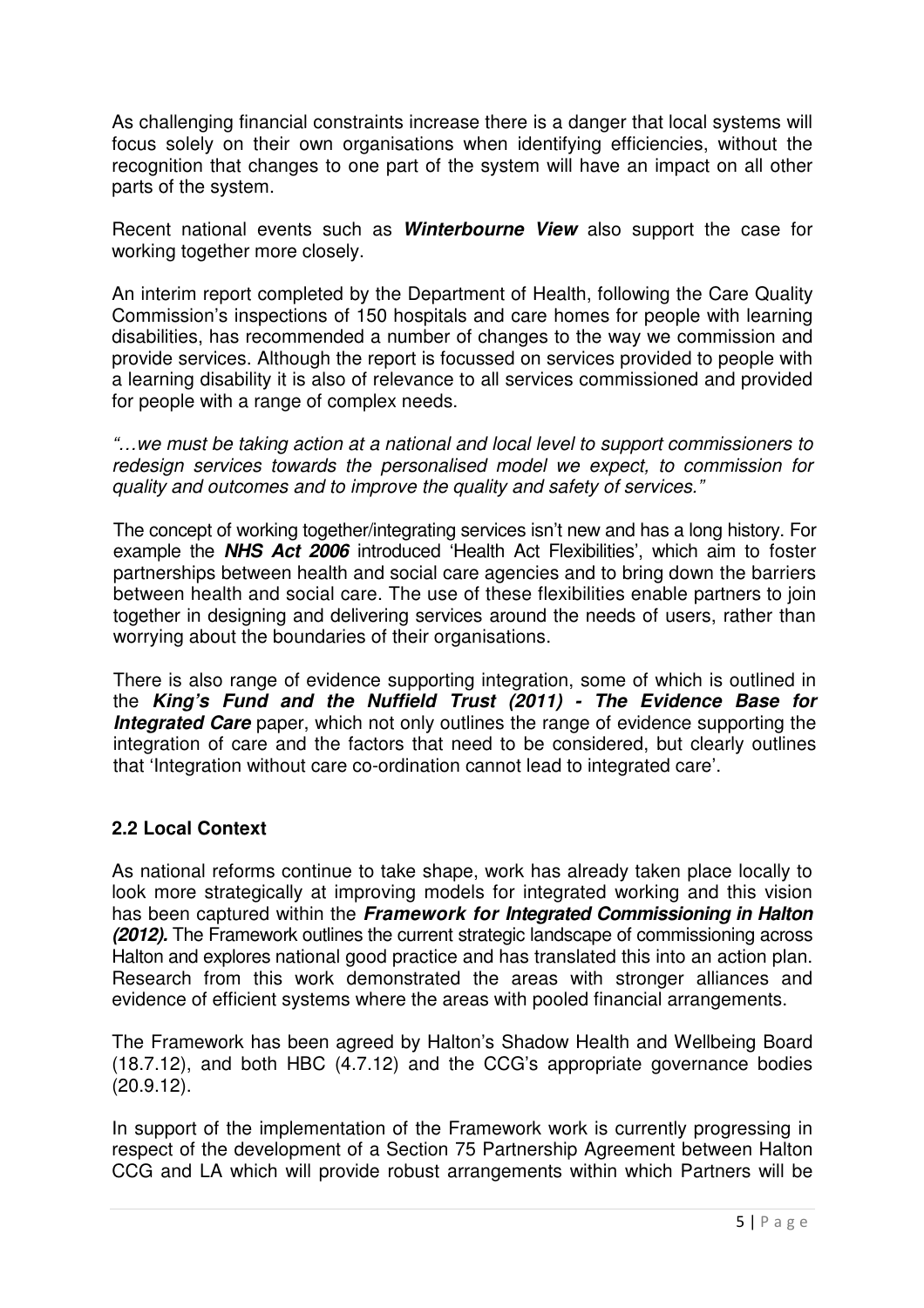able to facilitate maximum levels of integration in respect of the commissioning of Health and Care services in order to address the causes of ill health as well as the consequences.

The development of this Agreement builds upon Halton's already well-established history of joint/partnership working in association with pooled budget and robust financial/performance management arrangements. An example of which is the current Intermediate Care Pooled Budget arrangements which have been established via a Section 75 agreement between HCCG and the LA.

The arrangements/agreement has been in existence for 5 years and although is due for review in March 2013 plans have already been drawn up to continue the agreement with Halton CCG; with the LA being the host organisation.

The Pool is designed to allow flexibility and consistency in the development and delivery of intermediate care services to meet agreed strategic outcomes and operational targets in the Borough. The agreement allows for underspends to be carried forward which has enabled the Partnership to release resources in times of pressure to increase capacity whilst achieving the required efficiencies.

There are a range of contracts with providers for different aspects of service provision and a focus on operating a single system for referral, assessment and pathways through and out of the services. All services have specifications and provide monthly performance information and exception reporting as required.

The following sections outline the local context in which services are currently commissioned and delivered within Halton in respect of population, levels of deprivation and health.

# **2.2.1 Population**

Since 2001, the population of Halton has increased steadily to its current estimate of 125,800 (Census 2011). Table 1 below shows the population breakdown by age.

#### **Table 1: Population of Halton, breakdown by age, 2011**

|        | <b>Total</b> | $0 - 14$ | 15-64  | 65+ |
|--------|--------------|----------|--------|-----|
| Halton | 125,800      | 23,400   | 83,900 | 400 |

\*figures may not sum exactly due to rounding

The total population rose from an estimate of 118,200 from the 2001 Census; this rise was found mainly in the Working Age range (15-64). This group went from 78,400 in 2001 to 83,900 in 2011. Whilst the older people population (65+) displayed the largest relative increase, with a rise of 15%.

2010 Subnational population projections are produced by the Office for National Statistics. The projections form a "baseline" view of what the population dynamics would be in the given areas if recent demographic trends were to continue into the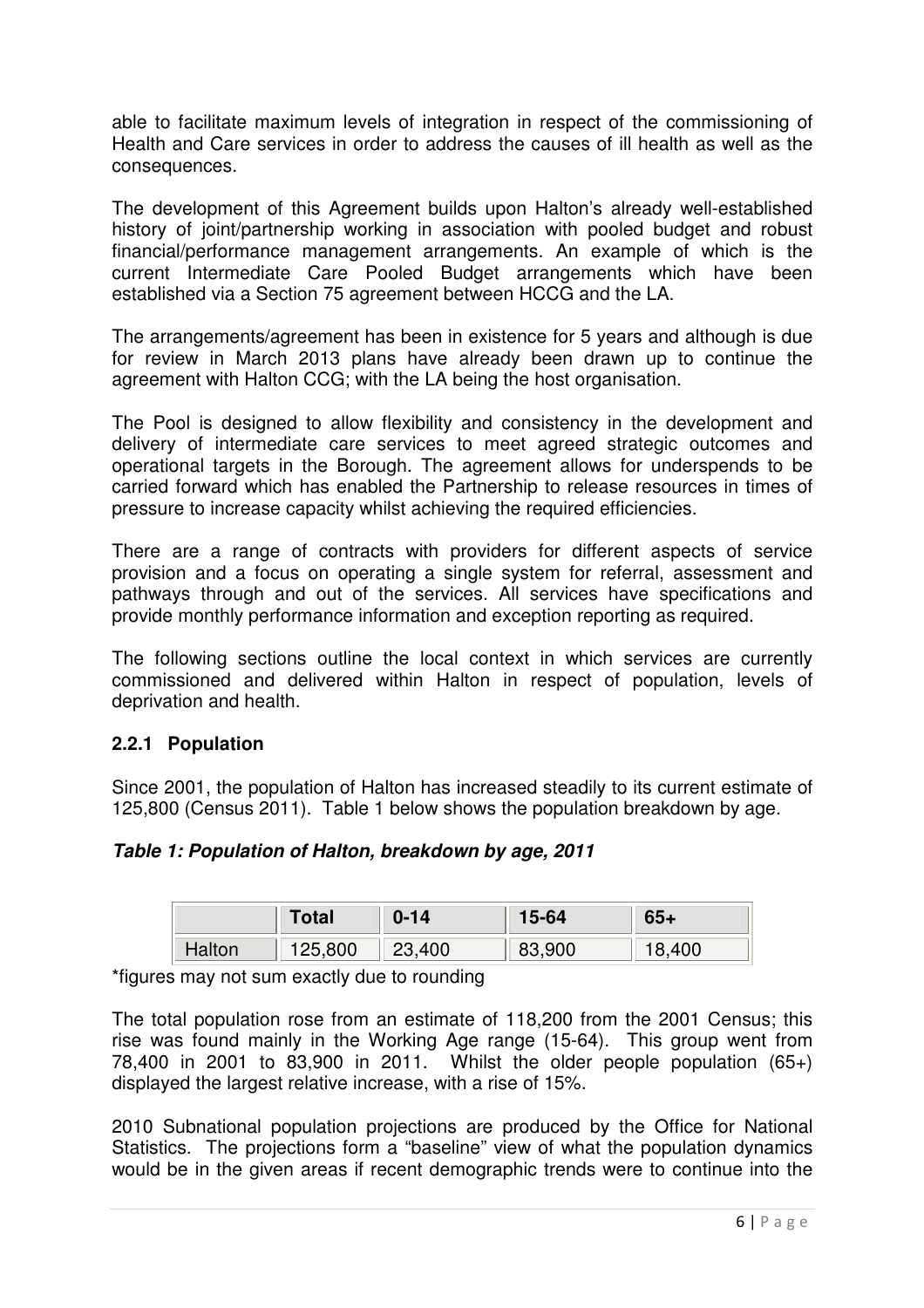future. It is important to note that these projections are consistent across all local authorities in England.

In the long term (2010-2025), Halton's population is projected to grow by 7% from 119,600 to 128,100. This is still lower than the North West region which is projected to grow by 9% and nationally which is projected to grow by 12%. In Halton, younger people (0-14 year olds) are projected to grow by 9%, working age (15-64 year olds) are projected to decline by 3% with the older people age group (65+) projected to grow by 33% from 17,300 in 2010 to 25,700 in 2025 (Table 2).



**Table 2: Projected % population change in Halton from 2010** 

Following national and regional trends, Halton's population continues to age with older people making up an increasing proportion of the population. The growth in older people will increase the demands for both formal and informal support. While small decreases in the working age population mean there are fewer people to provide and pay for this additional support. These projections are calculated on a national basis, and therefore do not take account of local level factors such as planned housing developments.

# **2.2.2 Deprivation (Index of Multiple Deprivation)**

As a result of its industrial legacy, particularly from the chemical industries, Halton has inherited a number of physical, environmental and social problems. We have been working to resolve these issues ever since the borough was formed in 1974.

Halton shares many of the social and economic problems more associated with its urban neighbours on Merseyside. The Index of Multiple Deprivation (IMD) for 2010 is one of the most comprehensive sources of deprivation indicators, as some 37 different indicators are used. It shows for example that overall, Halton is ranked  $27<sup>th</sup>$ nationally (a ranking of 1 indicates that an area is the most deprived), which is third highest on Merseyside, behind Knowsley and Liverpool, and 9<sup>th</sup> highest in the North

Source: ONS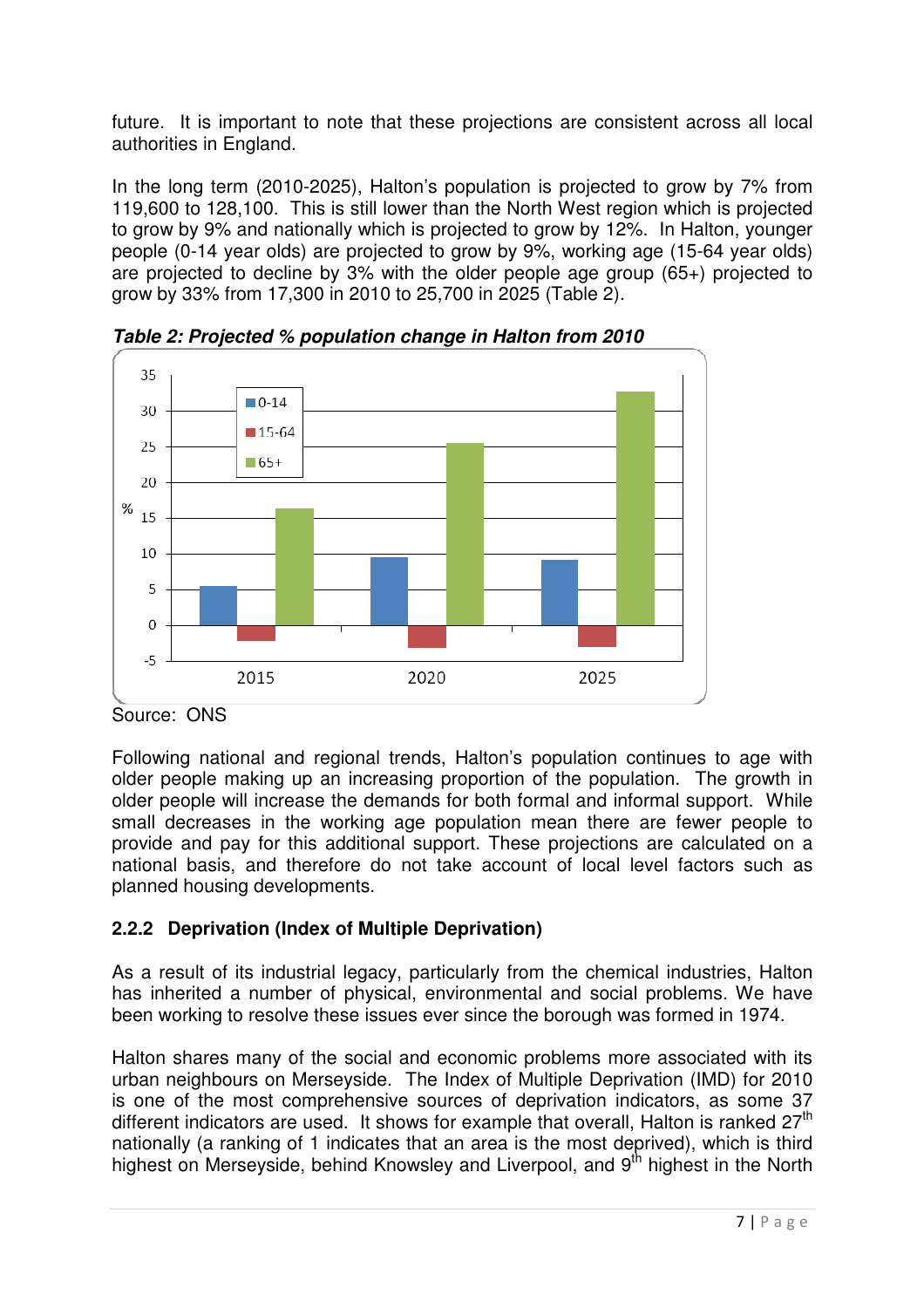West. Other authorities, St Helens  $(51<sup>st</sup>)$ , Wirral  $(60<sup>th</sup>)$  and Sefton  $(92<sup>nd</sup>)$ , are all less deprived compared to Halton.

The IIMD for 2010 suggests that deprivation has remained relatively constant in the borough, since ranking  $30<sup>th</sup>$  in 2007 there has been a slight change in Halton's ranking; however the IMD score has remained the same. The proportion of Halton's population in the top category (i.e. the 10% most deprived lower super output areas nationally) has also remained the same between 2007 and 2010 at 26%.

It is important to note that the IMD 2010 uses mainly data from 2008, and the IMD 2007 uses mainly data from 2005. Although this provides the most up-to-date overview of deprivation at a national level, more recent local level deprivation data will be available.

# **2.2.3 Health Profile**

Halton's all age, all-cause mortality rates for both females and males are higher than regional and national rates (2008-10). Life expectancy in Halton is 75.5 years for males and 79.6 years for females – these are lower than national levels, with the female life expectancy being one of the lowest in the country. Latest figures show that Halton has the highest rate of early deaths from cancer in England.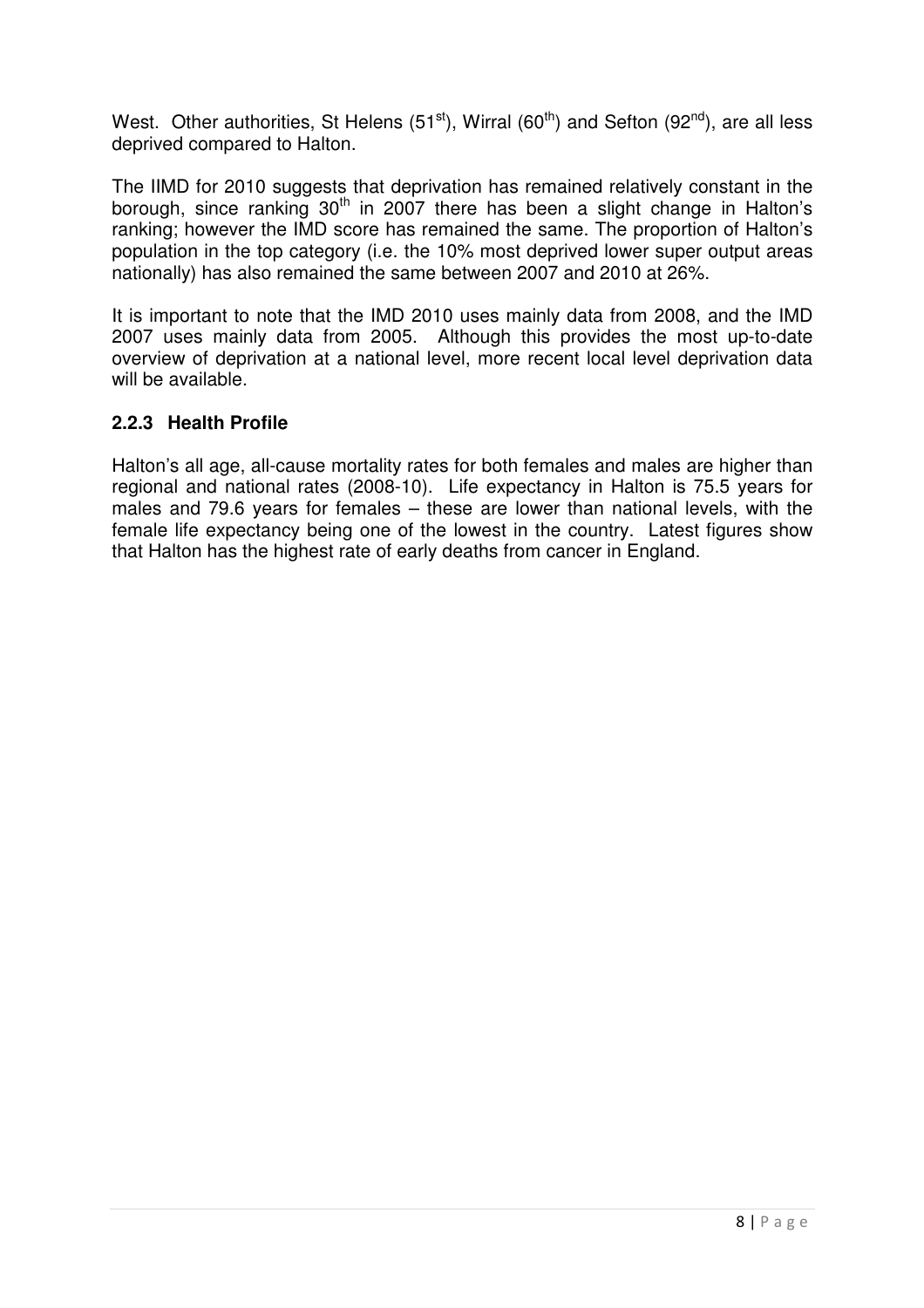### **3. Associated Pathways**

### **3.1 Current Pathway**

The multiple processes currently in place associated with the provision of services to Adults with complex needs in Halton is fragmented across organisational boundaries and operational teams and involves social work teams, multi-agency multidisciplinary teams, Community Matrons, District Nurses and Continuing Health Care assessment teams.

This presents challenges in achieving a whole system coordinated approach to the assessment and provision of services for people with complex needs and can lead to duplication, fragmentation, confusion for workers and individual service users, differential contract prices and monitoring arrangements with no real clarity on who is responsible for the overall commissioning of placements/packages of care.



The flowchart below represents the current pathway in place.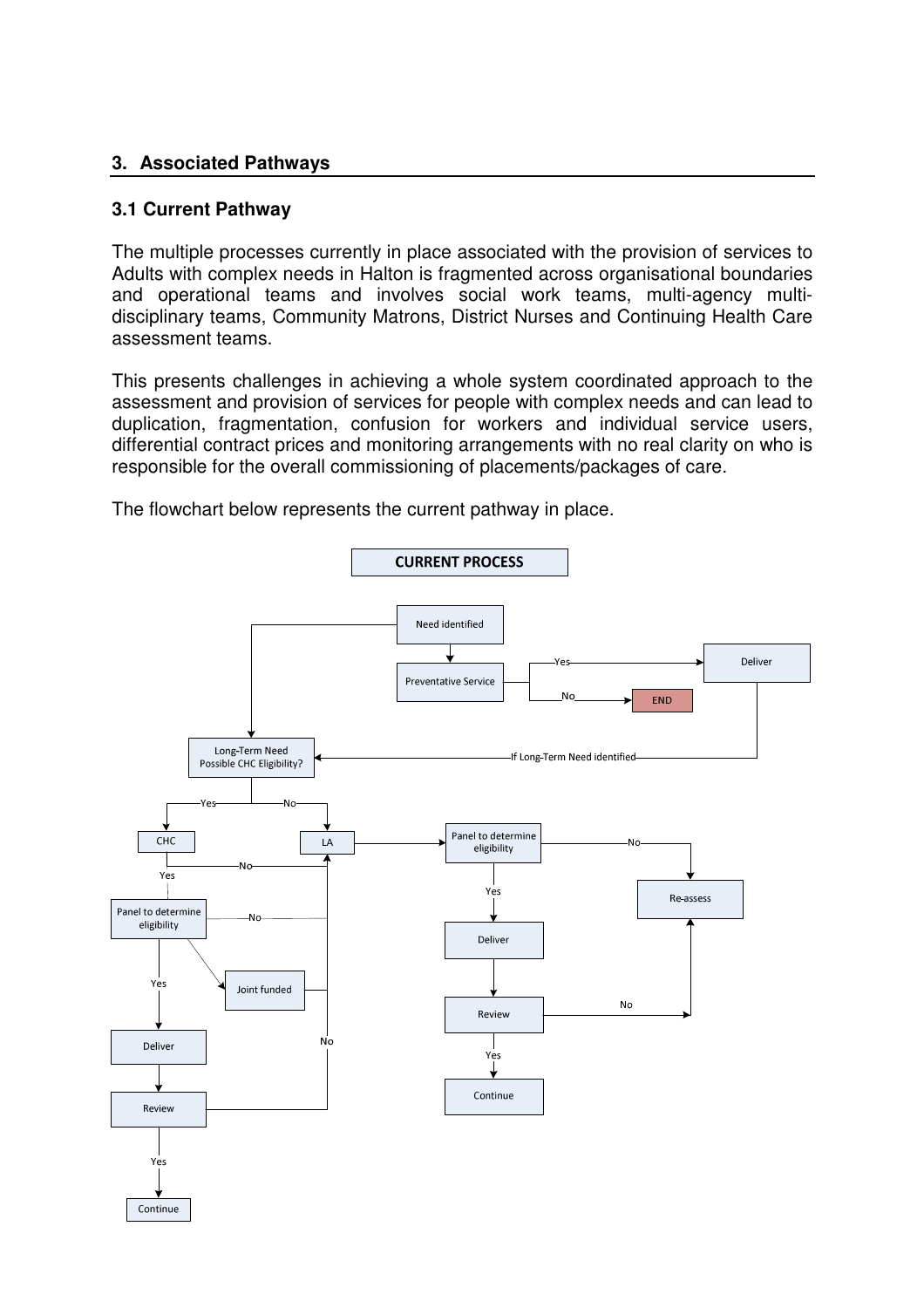### **3.2 Proposed Pathway**

The development of the new pathway outlined below in addition to a pooled budget arrangement for all community care, including Intermediate Care, would enable Practitioners to work more effectively across organisational boundaries, utilising the flexibility within the pooled budget to commission holistic services.

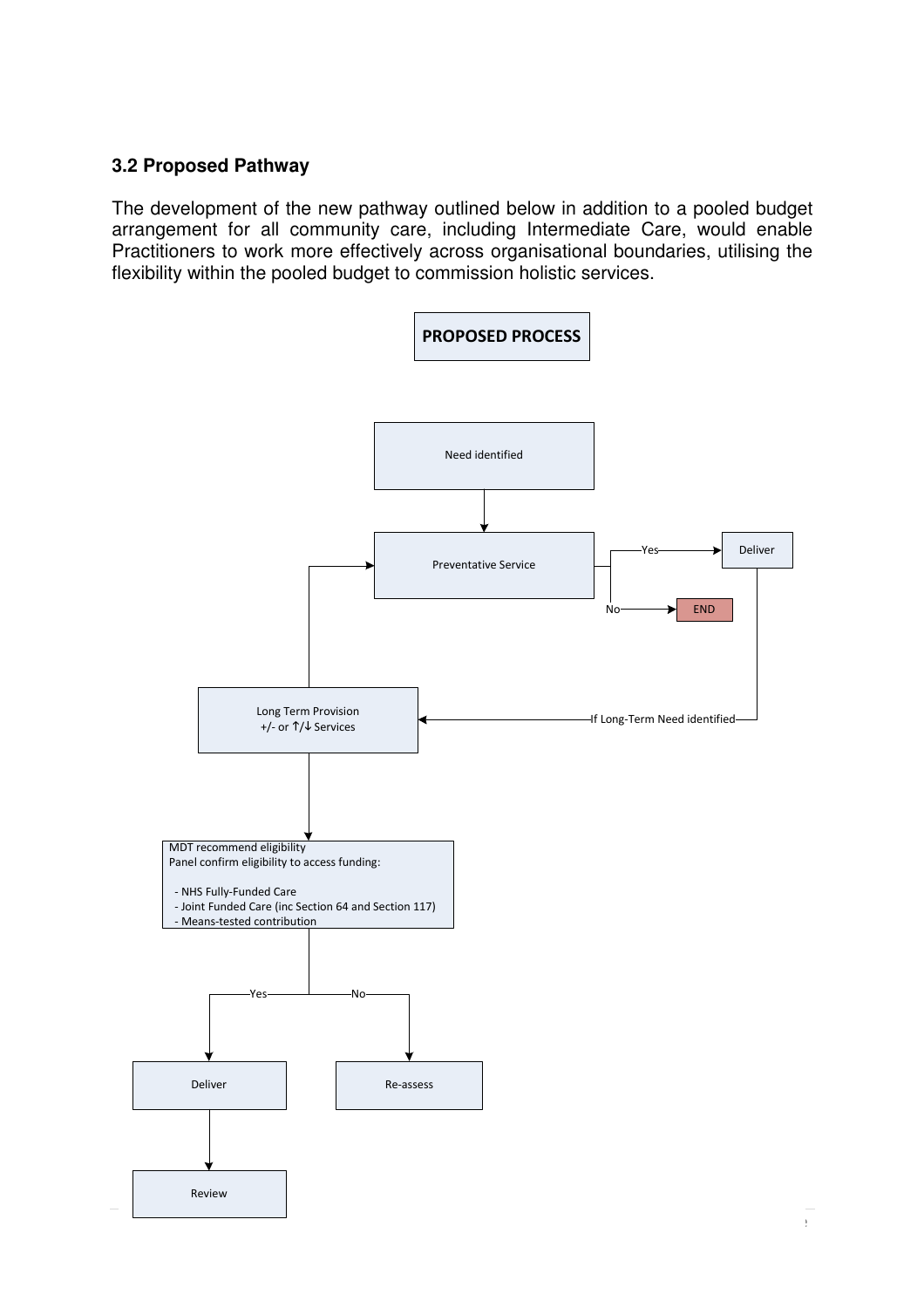It is important to highlight that local decision-making processes associated with the proposed pathway will continue to be operated via a Panel process with appropriate representation from Health and Social Care partners, for all funding health and social care decisions.

The role of the Panel will include:-

- verifying and confirming recommendations on eligibility by the MDT;
- agreeing required actions where issues or concerns arise;
- ensuring consistency and quality;
- ensuring preventative services are utilised to full effect, including Intermediate Care, Telecare/Telehealth and Reablement;
- ensuring value for money;
- ensuring out of borough placements are only agreed after all local options have been explored; and
- ensuring all people placed out of borough are given the option of returning to a more locally provided service.

The new arrangements would aim to achieve:-

- Better management of crisis;
- Promote independence, empower users and allow them to take control of their lives;
- Prolong and extend quality of life;
- Provide the most intensive care in the least intensive setting;
- Move away from a reactive, unplanned and episodic approach to care;
- Deliver integrated long term care;
- Offer a sustainable joint oversight of financial arrangements; and
- Service users are safequarded.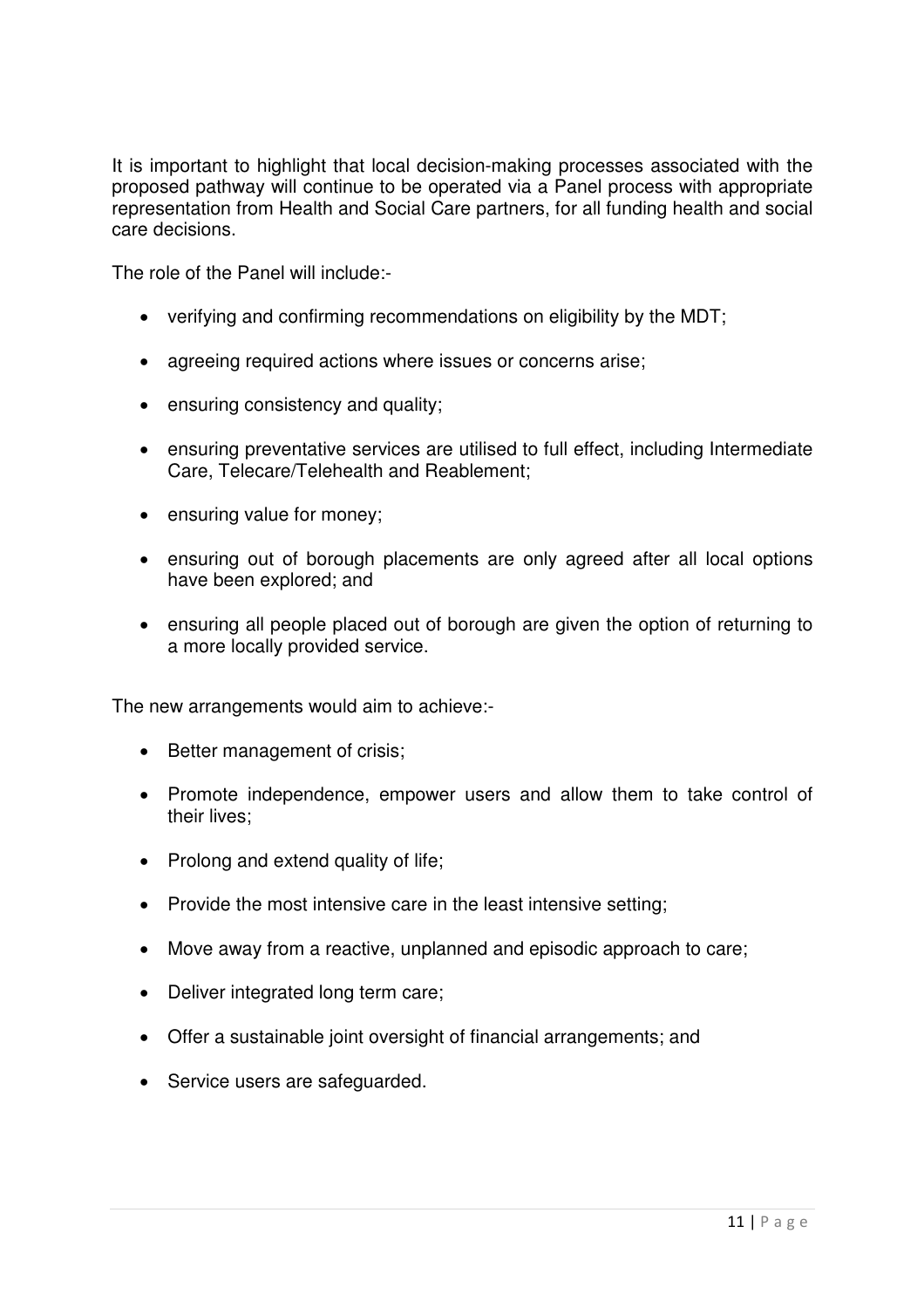# **3.2.1 Commissioning/Monitoring Arrangements**

Although the Panel process will involve undertaking individual commissioning arrangements, the formal commissioning and monitoring arrangements associated with the delivery of services to those with complex care needs will be undertaken by HBC's Commissioning and Quality Assurance Teams. Additional resources may be required to support the existing team, and will be considered as part of the implementation of this business case.

Associated functions will include:-

- Local market development/availability There is the potential to manage the market more effectively, utilising more robust procurement processes in order to manage/contain the general increase in costs;
- Ensure value for money contract prices, to ensure quality provision and adults are appropriately safeguarded;
- Contract monitoring and management;
- Liaison with MCSU in relation to specialist commissioning;
- Liaison with Care Quality Commission as appropriate;
- Collation of data; and
- Performance Management.

#### **3.2.2 Governance Arrangements**

A Section 75 (NHS Act 2006) Partnership Agreement will be developed outlining the provision of the Service. The Agreement will provide the appropriate legal framework in which HCCG and HBC will work together in order to achieve their strategic objectives of commissioning and providing cost effective, personalised, quality services to the people of Halton.

Amongst other elements, the Partnership Agreement will define the:-

- Outcomes and Objectives of the Agreement;
- Commencement, duration, review and termination of the Agreement:
- Governance and Accountability arrangements;
- Pooled Budget arrangements;
- Relevant legalities associated with a Section 75;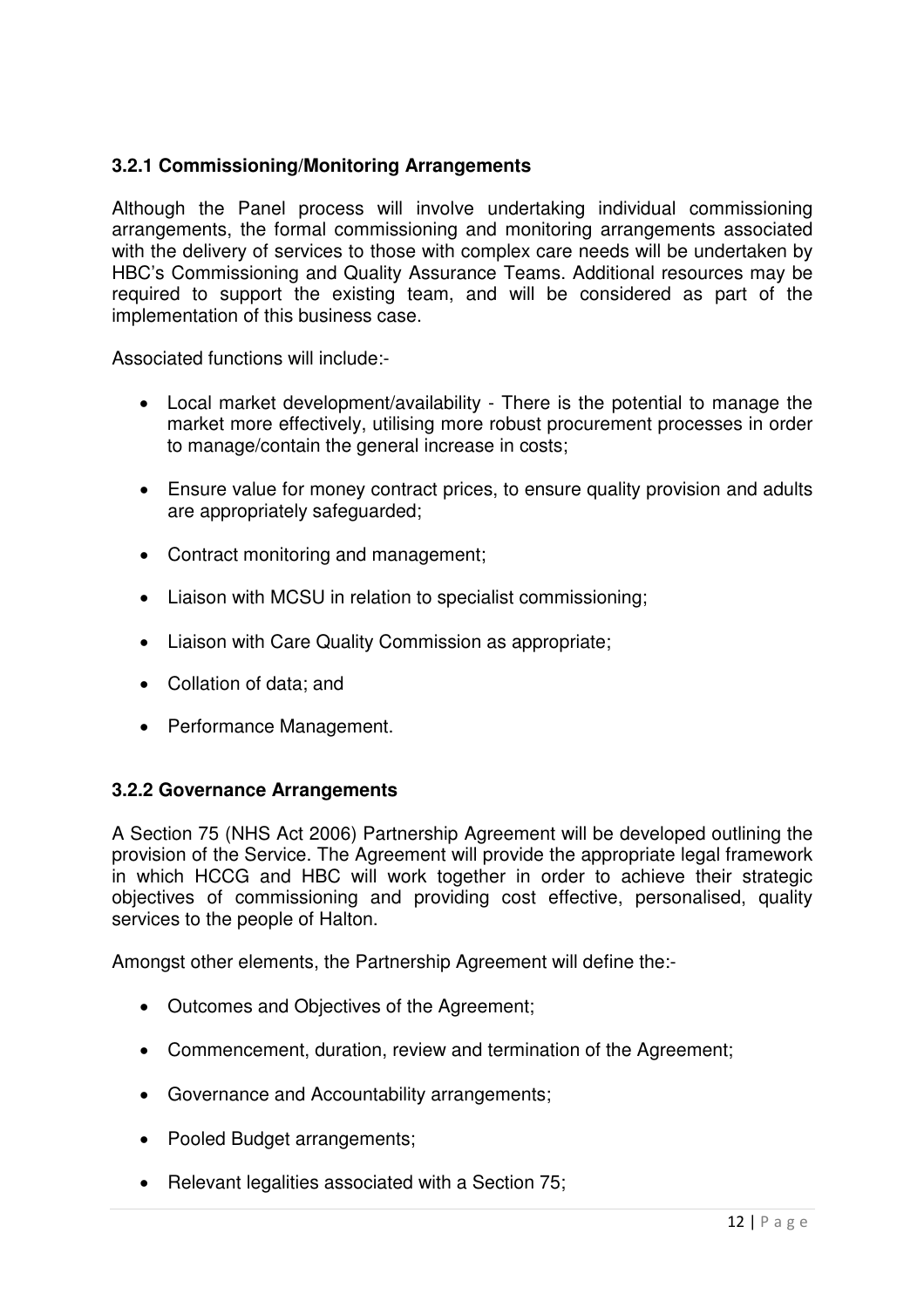- Monitoring arrangements; and
- Performance Management arrangements.

Details of the pooled fund and the management of such will be outlined within the Partnership Agreement; the LA will be the host organisation for the pooled budget.

The pooled budget will be managed by a nominated HBC Operational Director (or above), as identified within the Partnership Agreement. The Pooled Budget Manager will have a clearly defined role and associated responsibilities for managing the pooled budget which will be outlined in the Partnership Agreement.

These overall arrangements/Agreement will be managed via the Complex Care Partnership Board, which will meet on a monthly basis during the duration of the arrangements/Agreement. The Board will be accountable to both HCCG's Governing Body and HBC's Executive Board. Membership of the Board will include:-

- HBC Executive Board Portfolio holder (Health and Adults) (Chair)
- HBC Executive Board Portfolio holder (Resources)
- Strategic Director, Communities, HBC
- Operational Director (Prevention and Assessment), HBC
- Operational Director (Commissioning & Complex), HBC
- Operational Director (Integration) HBC & HCCG
- Divisional Manager (Urgent Care) HBC
- Divisional Manager (Care Management) HBC
- Finance Manager HBC
- Chief Nurse HCCG
- GP Clinical Lead
- Commissioning Manager HCCG
- Director of Finance HCCG
- Principal Manager (Adult Safeguarding) HBC &HCCG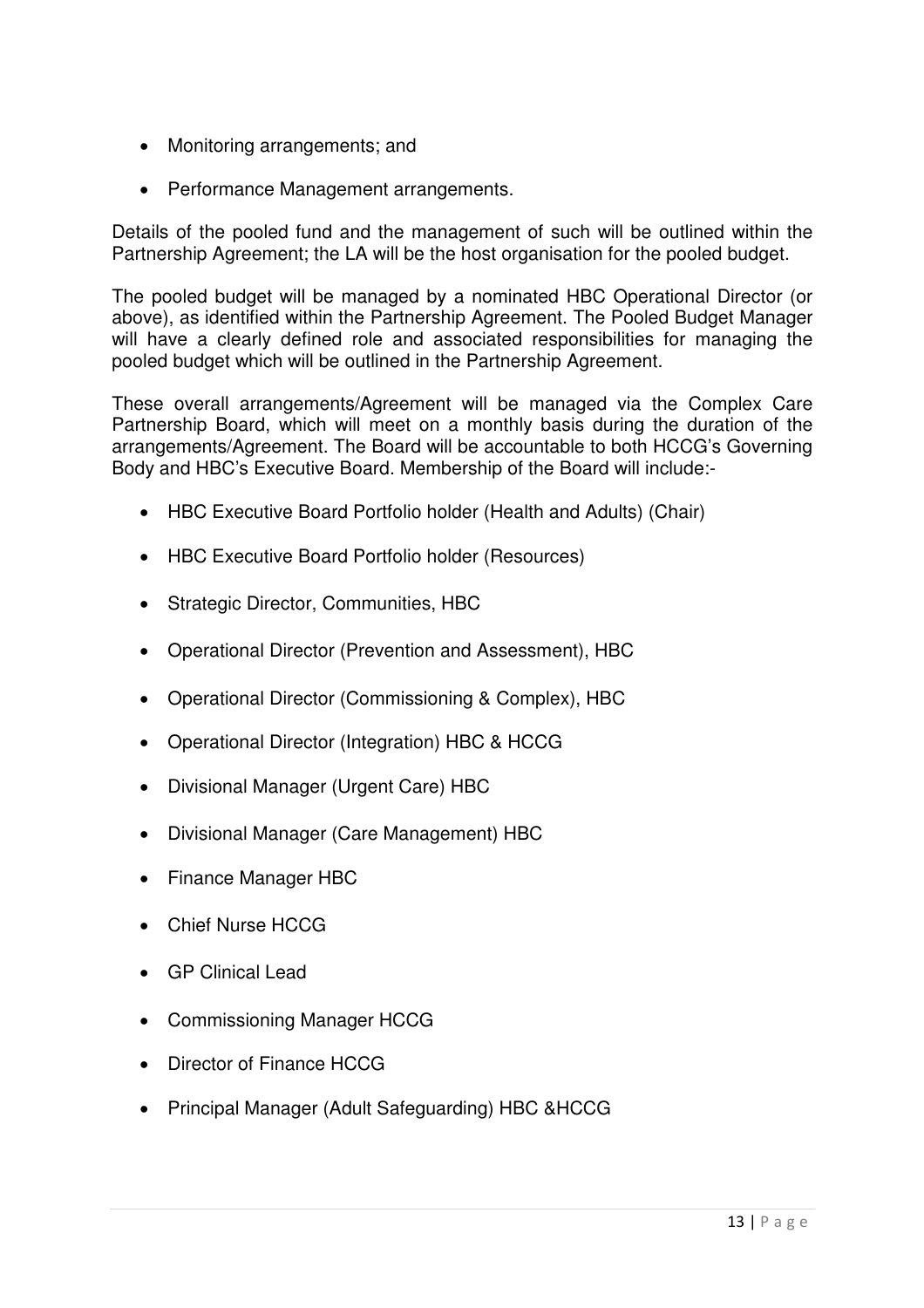# **3.2.3 Performance Management Arrangements**

A joint performance management framework (including targets) will be developed between HBC and HCCG to ensure the Pooled budget delivers the strategic outcomes and statutory responsibilities effectively. The responsibilities and actions of HBC and HCCG will be agreed and documented within the Partnership Agreement.

This framework will support the following strategic objectives:

- Delivering high quality care closer to home;
- Reduce the need for unnecessary hospital admission and readmission;
- Ensure the appropriate use of crisis intervention and short term support to promote independence;
- Promote the use of a range of technology to support independence and the management of risk;
- Ensure the proportion of placements in long term residential care are maintained at an appropriate level;
- Realise placements in Borough with out of Borough placements being the exception; and
- Improve the quality of care in the community and residential placements

Full details in terms of how the panel process will operate, formal commissioning arrangements, governance and performance management arrangements will be agreed through the development of the Section 75 Partnership Agreement.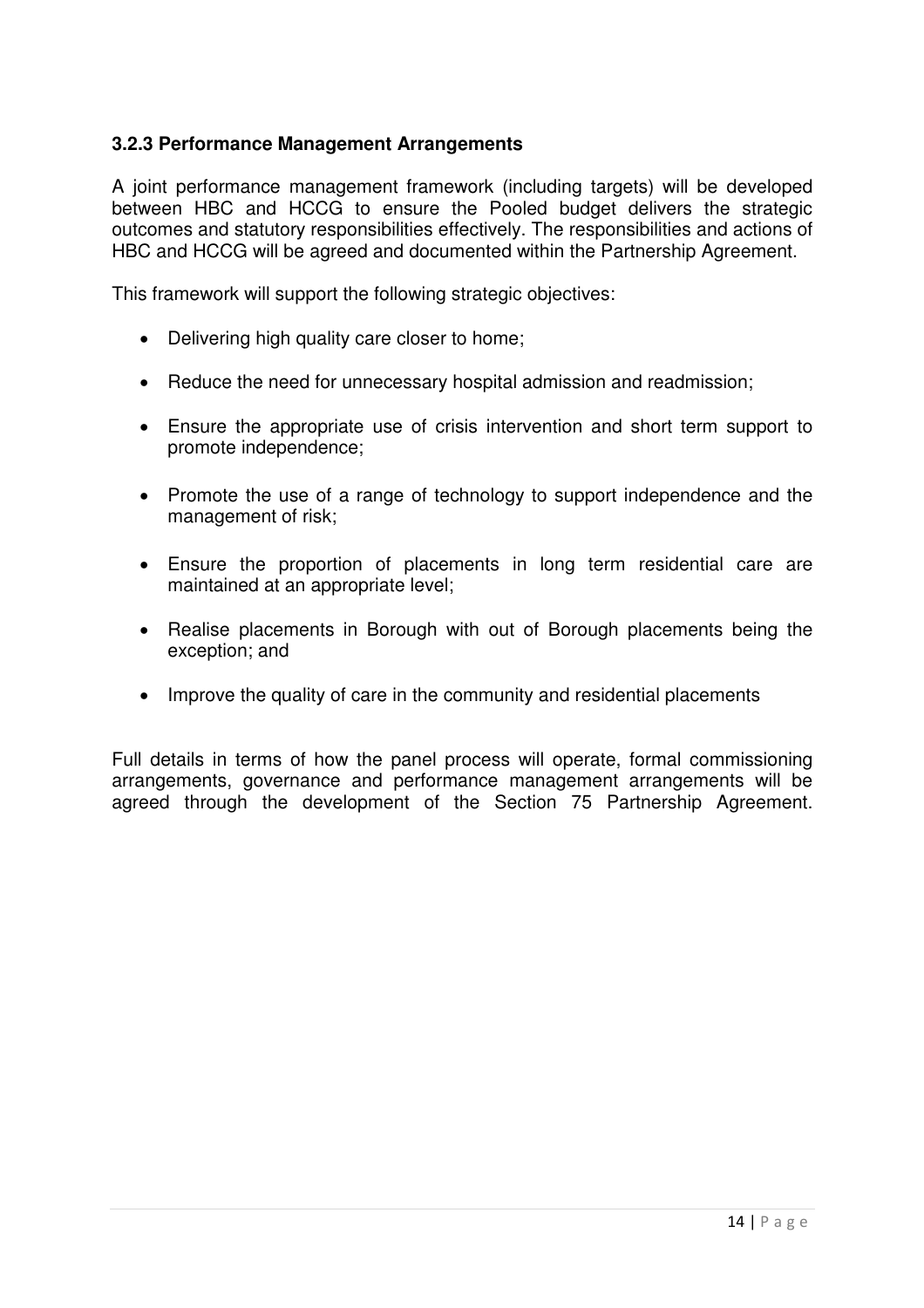The pooled budget will amalgamate 2 current pools into one i.e. Equipment and Intermediate Care Services. VAT, Audit and legal requirements will be subject to the same processes as current pools.

Finances within the Pooled Budget will consist of:-

- HBC Adult Social Care Community Care Budget (includes section 117 and jointly funded packages);
- CCG Continuing Health Care Budget (including Free Nursing Care, End of Life and jointly funded packages);
- CCG section 117 budget;
- HBC/CCG Intermediate Care pooled budget;
- CCG/LA Equipment budget (joint); and
- Reablement funding

#### **NOTE**

The Pooled Budget will also include any non-recurrent grants/funds that may currently exist or may exist in the future as agreed by HBC or HCCG e.g. Section 256.

The pool will not include:-

- Children and Young People;
- Mental Health Hospitals; or
- Hospices

For 2012/13, early indications show the budget to be in the region of £30,042,225 and more detailed work is on-going. This figure consists of:-

- HCCG =  $£11,390,380$
- HBC = £17,006,845
- Non-Recurrent Section  $256 = £1,645,000$